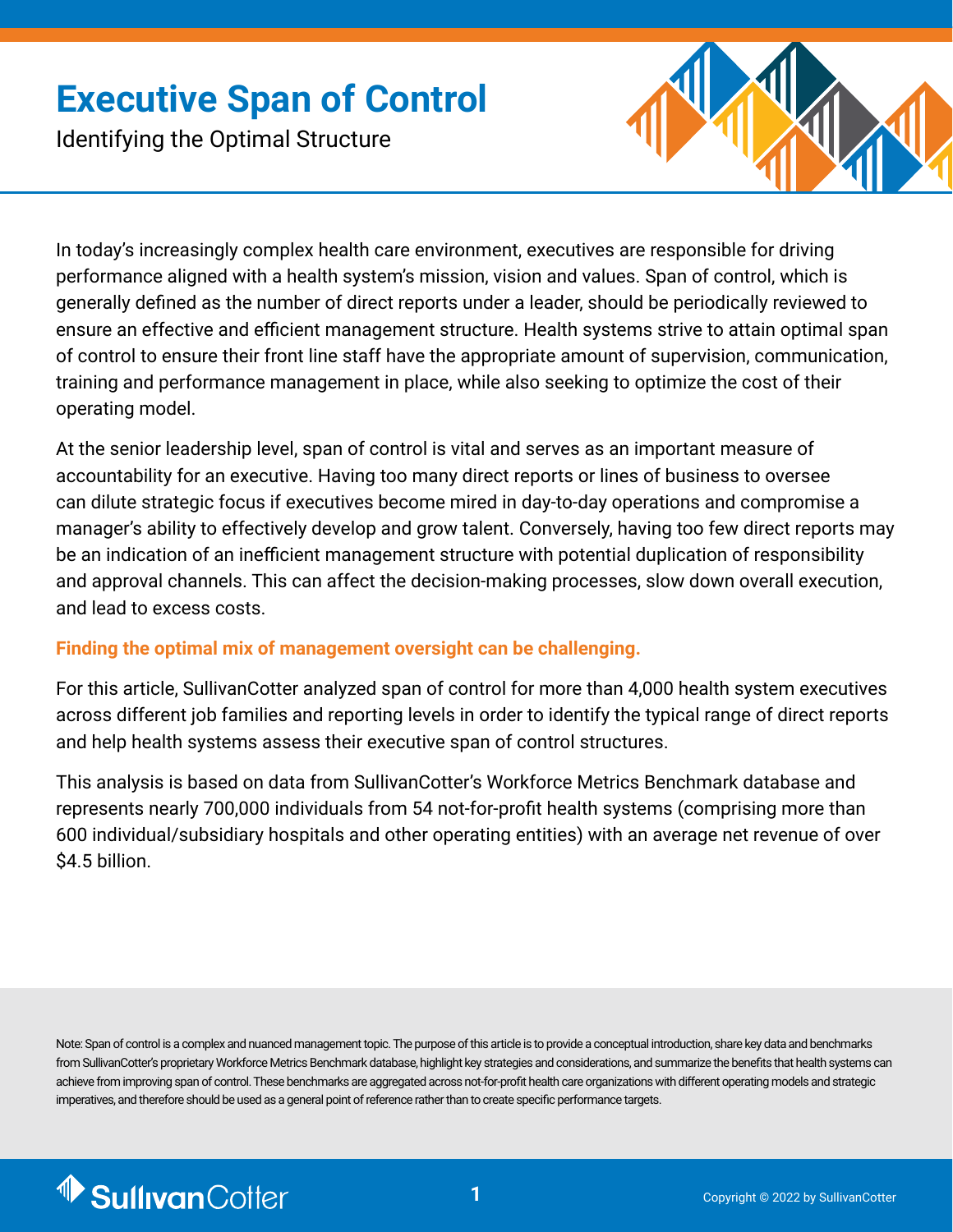## **Range of Span of Control by Level**

SullivanCotter evaluated span of control across four different executive-level roles consisting of System CEOs and Presidents, Entity CEOs and Presidents, Executive Vice Presidents, Senior Vice Presidents and Vice Presidents. **Definitions of each role are included in the Appendix.**

**Exhibit 1 on the right** shows the range for the number of direct reports per executive. The green shading indicates



the 25th to 75th percentiles, while the red shading indicates the 10th and 90th percentiles.

System CEOs and Presidents generally have 9 to 13 direct reports with a median of 11. As we move further down in the organization, this range tends to decrease for any of the Vice President level positions. Having less than 3 or more than 9 direct reports for this group would suggest it may be appropriate to review the span of control.

While the number of direct reports is a fundamental component of an executive's scope of responsibility, it is not the only indicator. The combined number of direct and indirect reports can help to demonstrate total accountability and can vary widely depending on number of functions overseen, organization size, and functional area. For this purpose, 'indirect reports' include all of the individuals who report through an executive's direct reports down the organization hierarchy.

For instance, when evaluating Vice Presidents in Nursing (which may include CNOs of affiliate entities) at smaller organizations (less than 5,000 FTEs), the data show that each VP oversees a median of 268 total direct and indirect reports. At larger organizations (over 25,000 FTEs), each Vice President in Nursing oversees a median of 376 total direct and indirect reports. Across each job family, the number of total reports increases as organization size increases. This highlights the value of scale of an organization in supporting organizational efficiencies. Also, we note that there are more employees within the nursing and operational functions than we typically see in many of the administrative areas (e.g., Marketing, Legal, Human Resources, Finance).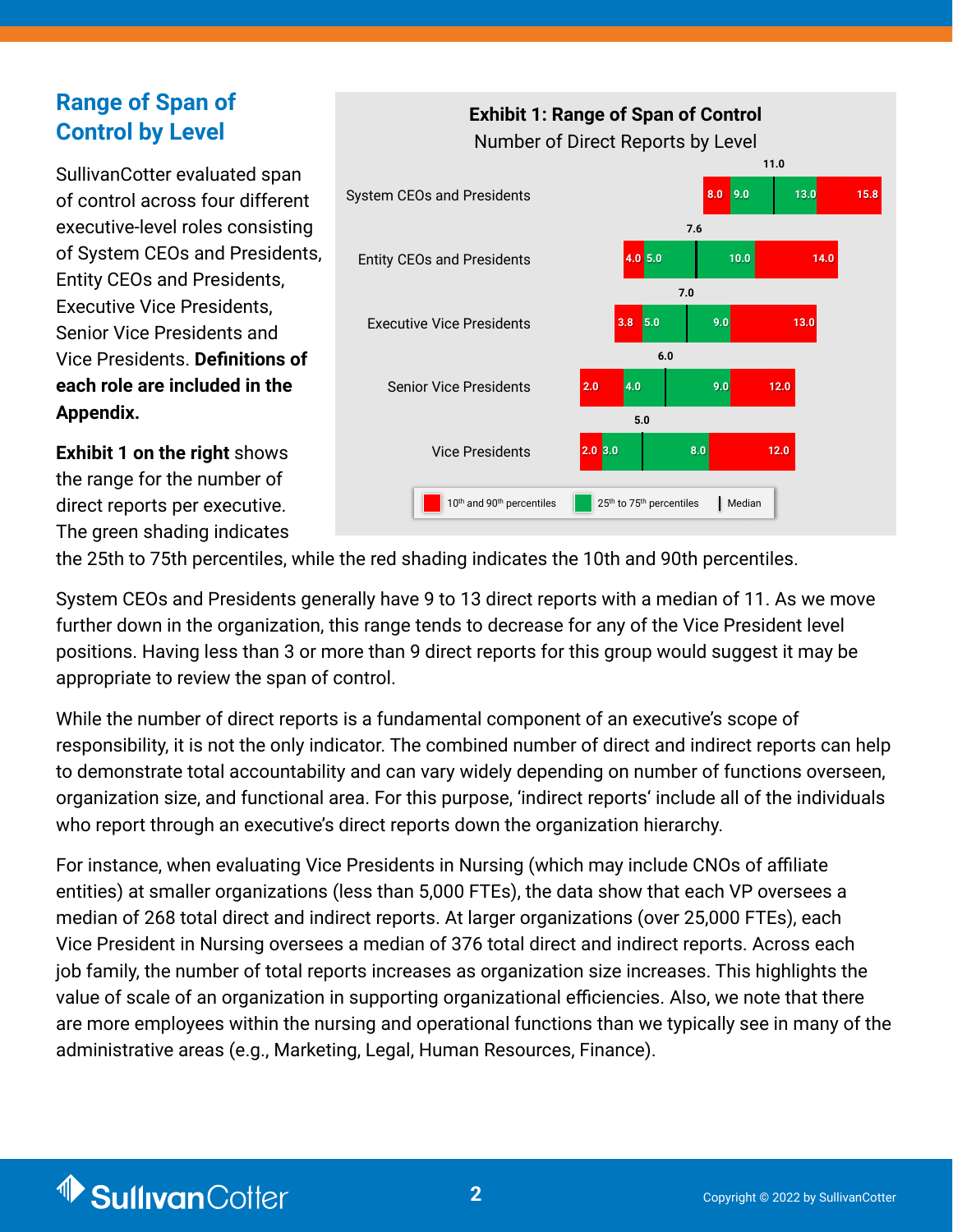**Exhibit 2 below** shows the median number of total reports for a Vice President incumbent for select job families by organization size.

**Exhibit 2: Vice Presidents – Median Number of Total (Direct and Indirect) Reports**  By Job Family and Organization Size

| Job Family                               | <b>Total Reports</b><br>$($ < 5,000 FTEs) | <b>Total Reports</b><br>$(5,000$ FTEs) |
|------------------------------------------|-------------------------------------------|----------------------------------------|
| <b>Ancillary and Clinical Operations</b> | 232                                       | 289                                    |
| <b>Financial Services</b>                | 33                                        | 37                                     |
| <b>Human Resources</b>                   | 26                                        | 33                                     |
| <b>Nursing</b>                           | 268                                       | 376                                    |

# **Range of Span of Control by Job Family**

SullivanCotter conducted additional research to analyze span of control by job family and each reporting level within that job family (i.e., Chief Officer of a specific job family at level 1, direct reports at level 2, etc.). This analysis shows how span of control structure can vary across reporting levels for certain job families.

**Exhibit 3 below** highlights the differences between Clinical and Administrative job families. **Explanation of the core functions within each job family is included in the Appendix.**



## **Median Direct Reports Exhibit 3: Median Direct Reports**

Job Family Reporting Level By Job Family Reporting Level

Executives overseeing Nursing and Ancillary and Clinical Operations job families have a more consistent span of control with a median of 7 or 8 direct reports regardless of reporting level. Note that with inpatient nursing having a relatively larger number of employees, median direct span of control for level 2 and 3 nursing executives increases to 9. Median span of control in Administrative job families looks different as top executives in Finance, Human Resources and Information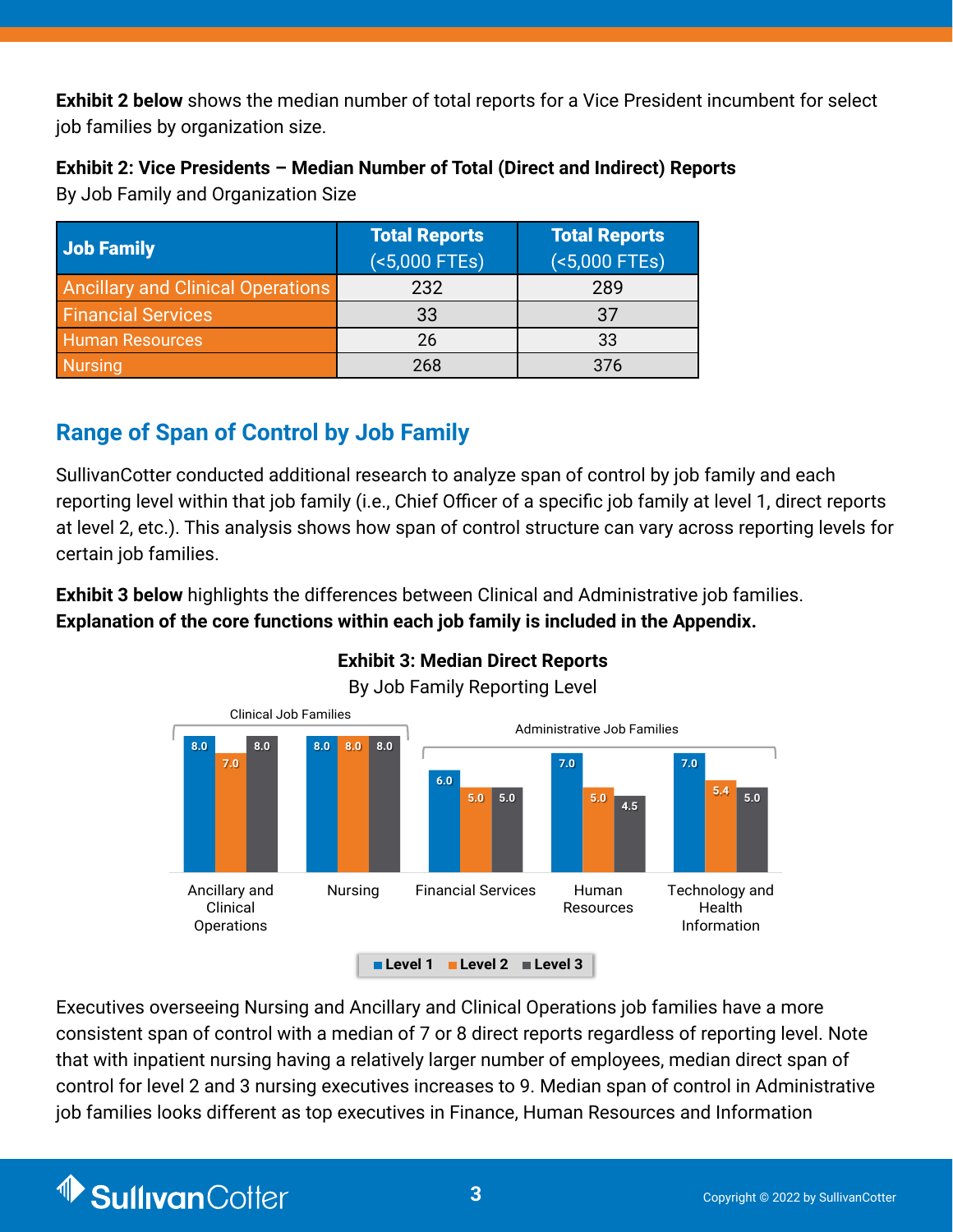Technology functions, for example, have 6 or 7 direct reports and the executives reporting to them have about 5 direct reports.

To assess the limits of span of control, SullivanCotter analyzed executives at levels combined across Clinical and Administrative job families. We consider typical span of control to fall between the 25th and 75th percentiles, with narrow or wide span of control falling outside of that range. Health systems can use these benchmarks to identify individuals that fall below the 25th percentile or above the 75th percentile. Based on these data, executives in Administrative job families who have only 1 or 2 direct reports may have an overly narrow span of control. Conversely, executives in Clinical job families who have 15 or 16 direct reports may have a span of control that is too wide. Again, with inpatient nursing having a relatively larger number of employees, the range of data from the 75th percentile to 90th percentile is 12 to 20 direct reports.

**Exhibit 4 below** identifies the number of directs reports that fall within these two categories.

#### **Exhibit 4: Range of Span of Control**

By Job Family

| Job Family      | <b>Narrow Span</b><br>$(10th-25th$ percentiles) | <b>Wide Span</b><br>$(75th-90th$ percentiles) |
|-----------------|-------------------------------------------------|-----------------------------------------------|
| <b>Clinical</b> | $3.0 \text{ to } 6.0$                           | 10.0 to 16.0                                  |
| Administrative  | 1.0 to $3.0$                                    | 8.0 to 12.0                                   |

## **Strategies for Assessing and Redesigning Executive Span of Control**

**Improving span of control begins with a current state assessment to understand where the health system may deviate from leading practices. These steps include:**

- **Identify a relevant peer group.** Consider the health system's size and operating model and utilize specific studies or industry surveys (such as SullivanCotter's Workforce Metrics Benchmark Survey) that contain benchmarks on span of control and management structures. Management consulting firms may also maintain databases and can develop customized comparative analyses.
- **Complete an overall span of control analysis across the enterprise.** Starting with an overall span analysis may help to identify specific functions or entities that may have outlier data points for further review. Be sure to include both direct and indirect reports.
- **Conduct a more detailed span assessment for priority functions** such as certain clinical areas or functional support (e.g., revenue cycle, nursing). When conducting detailed analyses for certain clinical or functional support areas (e.g., revenue cycle, nursing), benchmarking against both peer and internal references (e.g., across individual hospitals or entities) is useful in providing additional context. Health systems should also pay attention to individual management incumbents that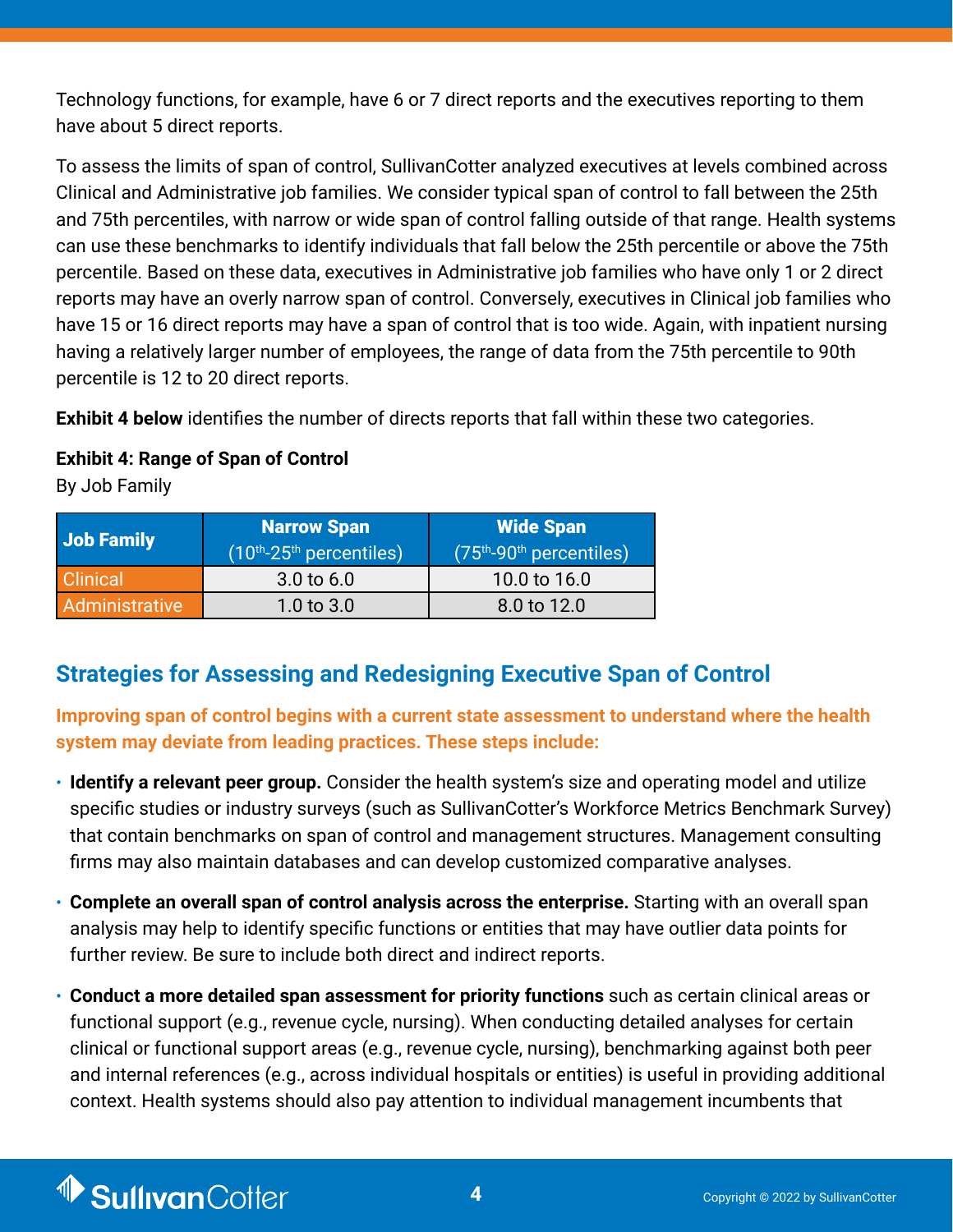may be outliers (having many more or less direct reports) compared to benchmarks or to other managers in comparable roles.

• **Identify priority areas for improvement.** Data-driven insight can help to identify opportunities for improvement. Unique functional nuances or operating models can have an impact on management scope and health systems should consider specific operational characteristics that may contribute to certain individuals having a higher or lower than expected span of control.

#### **In order to right-size executive span of control, there are several key strategies health systems can consider to help facilitate this process:**

- **Consolidate functional areas (such as the development of Shared Services).** For health systems that may have a narrow executive span of control, the consolidation of responsibility under fewer executives can help to widen these. It is important to consider the operational and strategic implications of consolidating or redistributing functional areas and to be deliberate about how similar functions should be grouped together under specific executives.
- **Eliminate unnecessary levels.** Some health systems may discover that narrow spans of control are the result of too many layers of management. Eliminating a layer can allow for wider span of control while also reducing the number of individuals involved in decision-making and team communication. This, in turn, can help to increase operational efficiency. The optimal number of layers may differ by job family or functional area. Health systems should retain flexibility in their organizational structure to enable customization rather than attempting a 'one-size-fits-all' approach.
- **Redistribute functional oversight.** Certain sub-functions may be assigned to a different executive who has a more narrow span of control to help balance out the ratio of direct reports. In doing this, it is important to balance the number of direct reports across all executives so as not to simply transfer a wide span of control from one executive to another.
- **Increase the level of intermediate leadership.** Executives with an overly wide span of control may need to add leadership layers in order to spread their scope of responsibility. This does not always mean adding headcount and labor cost. They may choose to elevate one or more of their direct reports and have a handful of functional areas within their scope of responsibility report to this individual instead.
- **Re-evaluate total rewards.** As individuals are reassigned to different levels, assess their total rewards package to ensure equity across levels. In addition to evaluating market competitive pay based on updated job responsibilities, other total rewards components such as incentive targets, paid time off and benefits eligibility should also be considered.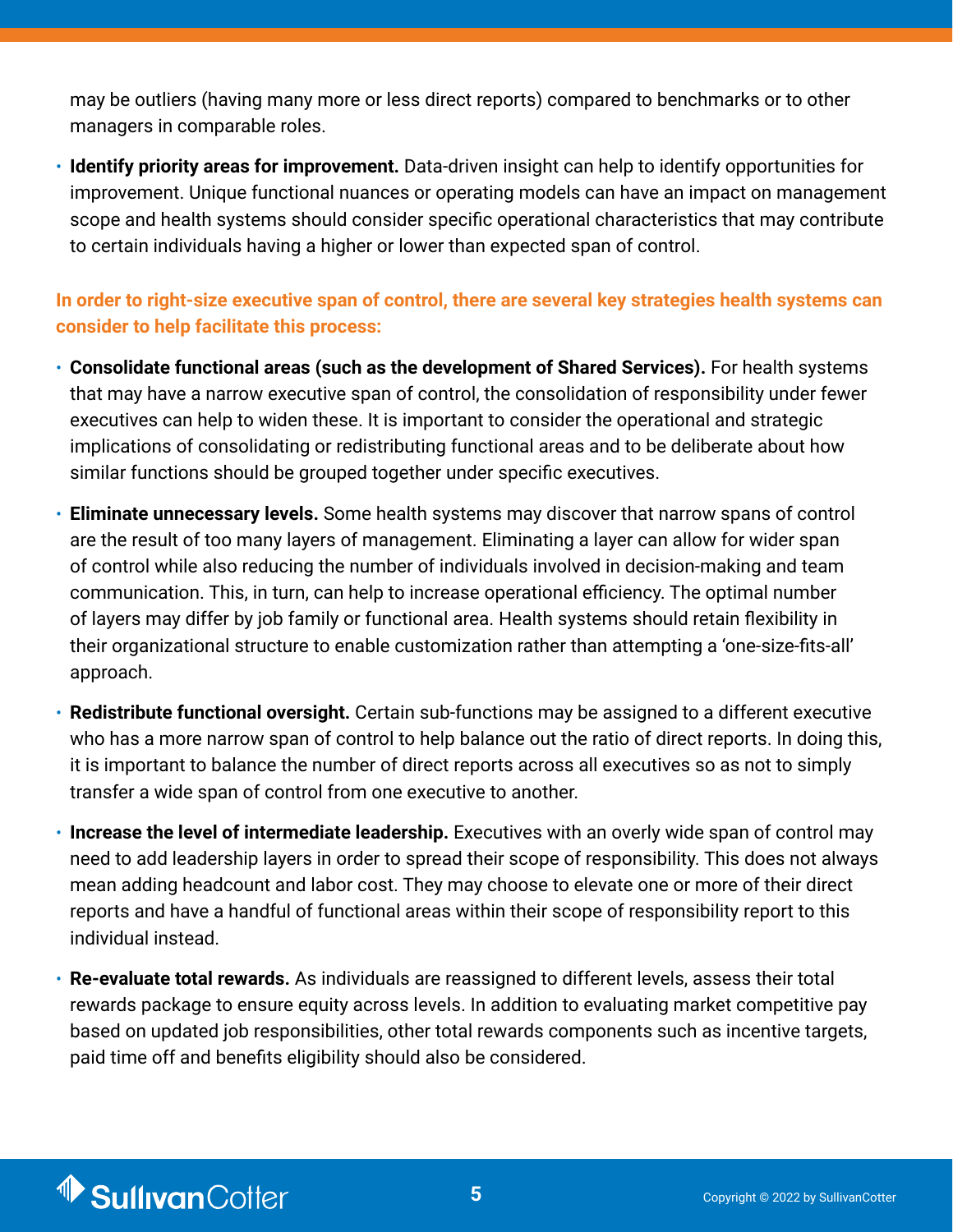**As health systems select and prioritize these strategies to refine span of control, there are a number of additional considerations to keep in mind:**

- Improving span of control is not just about reducing management headcount. Span of control can also influence and impact other aspects of work such as safety, employee engagement, turnover and talent management/professional development. A wider span of control can be linked to lower employee engagement as oversight gets diluted, leading to reduced talent development and career growth.
- While a typical span of control metric involves calculating the ratio of managers to direct reports, health systems should not be focused solely on achieving a target metric. Organization structure needs to be considered in the design of a function to help ensure that the right roles at the right levels are put in place to execute on the operating model. Having the right reporting relationships and management layers in place can also aid with career pathways and succession planning.
- Evolving workforce dynamics also make span of control about much more than the number of managers and staff. Health care span of control ratios have historically been measured on direct in-person supervisory relationships. However, health systems are growing increasingly complex as matrixed reporting and dyad management models become more prevalent. With increased outsourcing, contracted services may not show up under a manager's official direct reporting. However, these responsibilities still need to be accounted for. The growth of the remote workforce may also impact how we approach people management. While less time may be spent on in-person supervision, health systems are investing in ways to connect more meaningfully and effectively with their employees - which requires sufficient management capacity to execute.

### **Positive Outcomes**

A number of benefits associated with rightsizing span of control have been discussed in this article. The following diagram recaps some of these positive outcomes that health systems have achieved.

| <b>Streamlined Decision Making</b>                                                                                                                                                                                    | <b>Efficient Communications</b>                                                                                                                                                                                                                                                                      | <b>Stronger Talent Development</b>                                                                                                                                                                                                                                                                                                 |
|-----------------------------------------------------------------------------------------------------------------------------------------------------------------------------------------------------------------------|------------------------------------------------------------------------------------------------------------------------------------------------------------------------------------------------------------------------------------------------------------------------------------------------------|------------------------------------------------------------------------------------------------------------------------------------------------------------------------------------------------------------------------------------------------------------------------------------------------------------------------------------|
| Health systems with efficient<br>management structures can come to<br>conclusions more quickly and move<br>on to execution and implementation<br>as fewer individuals are involved in the<br>decision-making process. | Health systems that streamline<br>management layers find that certain<br>types of information, especially<br>when communicated verbally, flows<br>from senior leaders to staff much<br>faster when less interim levels of<br>management need to receive and in<br>turn pass on those communications. | With the appropriate reporting<br>relationships and manager-to-staff<br>ratios customized for each function,<br>employees can build strong coaching<br>and development ties with their<br>managers. These structures also<br>facilitate succession planning as<br>employees are well positioned to<br>develop into future leaders. |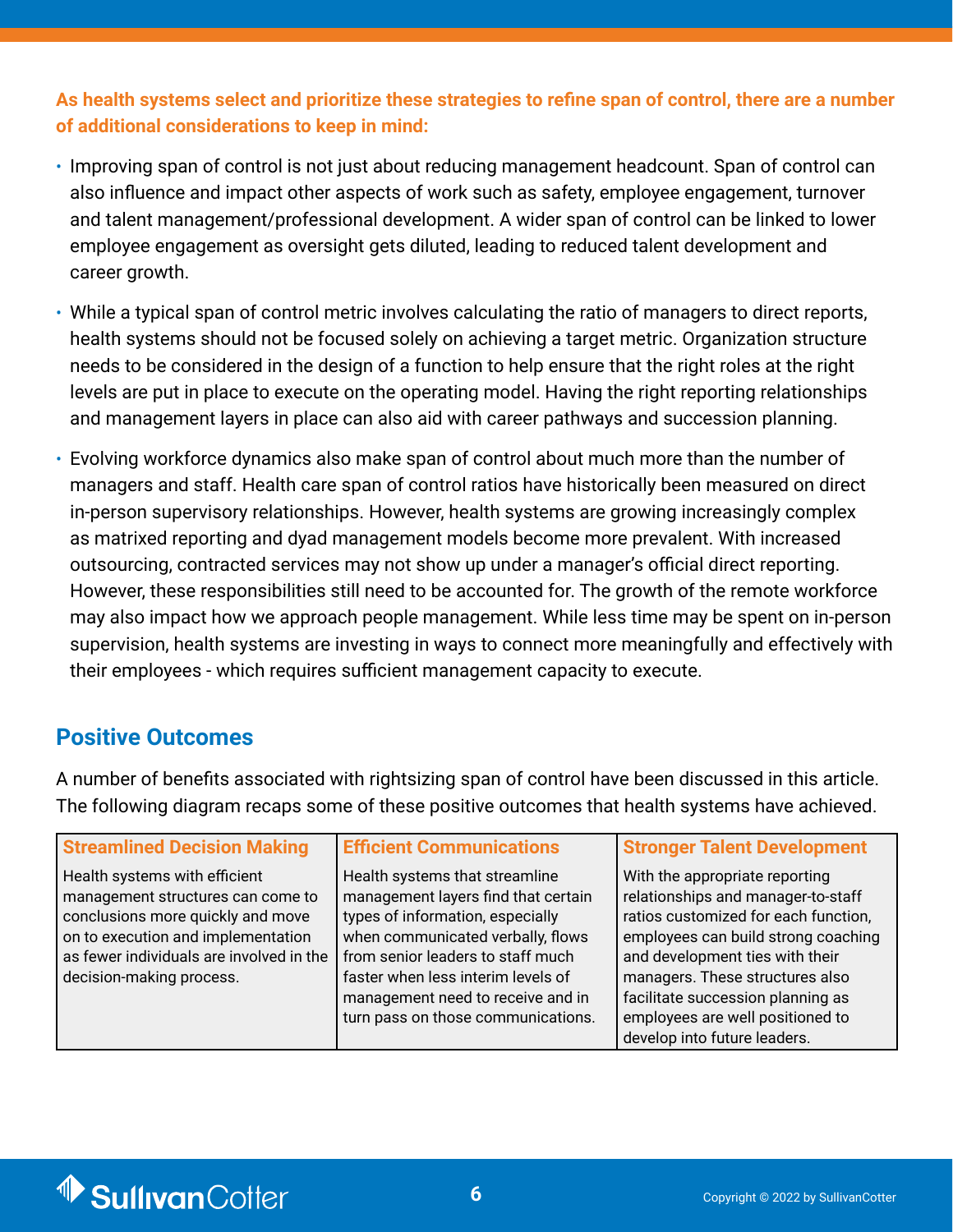| <b>Greater Operational Efficiencies   Improved Clinical and</b><br>Health systems that streamline<br>through consolidation of functions<br>have realized benefits in operational<br>efficiencies such as shared staffing,<br>common data sources, increased<br>interaction and collaboration that<br>drives towards common results. | <b>Staffing Outcomes</b><br>Health systems should avoid overly<br>high span of control as that can<br>be linked with lower employee<br>engagement and poor adherence<br>to work standards due to limited<br>managerial investment and day-to-day<br>oversight. In clinical settings, research<br>has shown that a greater span of<br>control can correlate with higher rates<br>of patient infection, employee injuries<br>and staff turnover. <sup>1</sup> | <b>Labor Cost Control</b><br>Improvements in span of control<br>are not only about headcount<br>reductions. While some health<br>systems have realized labor cost<br>savings through position eliminations<br>when streamlining their management<br>structure, others have been able to<br>focus on other changes such as<br>shifting positions from VP levels to<br>director levels to prevent a "top heavy"<br>organization structure. |
|-------------------------------------------------------------------------------------------------------------------------------------------------------------------------------------------------------------------------------------------------------------------------------------------------------------------------------------|-------------------------------------------------------------------------------------------------------------------------------------------------------------------------------------------------------------------------------------------------------------------------------------------------------------------------------------------------------------------------------------------------------------------------------------------------------------|------------------------------------------------------------------------------------------------------------------------------------------------------------------------------------------------------------------------------------------------------------------------------------------------------------------------------------------------------------------------------------------------------------------------------------------|
|-------------------------------------------------------------------------------------------------------------------------------------------------------------------------------------------------------------------------------------------------------------------------------------------------------------------------------------|-------------------------------------------------------------------------------------------------------------------------------------------------------------------------------------------------------------------------------------------------------------------------------------------------------------------------------------------------------------------------------------------------------------------------------------------------------------|------------------------------------------------------------------------------------------------------------------------------------------------------------------------------------------------------------------------------------------------------------------------------------------------------------------------------------------------------------------------------------------------------------------------------------------|

1 Omery, A., Crawford, C.L., Dechairo-Marino, A., Quaye, B.S., Finkelstein, J. (2019). Reexamining the Nurse Manager Span of Control with a 21st-Century Lens. Nursing Administration Quarterly, 43(12), 230-245. doi:10.1097/NAQ.0000000000000351

## **Conclusion**

The data show that spans of control vary significantly among different operations and functional support areas as well as by executive level. As health systems evaluate their leadership structures, differentiated spans of control should be applied for various cohorts of leaders. Robust benchmark data provide an important reference as health systems determine the optimal spans of control.

Span of control is one aspect to consider when evaluating the ideal management oversight model and should not be reviewed in isolation without other performance metrics. Department leaders must still be accountable for achieving their expected outcomes and quality measures. So while health systems may set targets for executive oversight, they must not become fixated on achieving a specific numerical ratio and lose sight of the overarching goal of balancing the need for senior leaders to focus on strategy and growth while also effectively leading their functions to achieve these goals.

#### **Introducing SullivanCotter's**  *Workforce Metrics Benchmark Survey*

As health care organizations look for better ways to optimize care delivery and improve performance, effectively managing the size, shape and complexity of the workforce remains a key initiative.

**About the Survey:** Leveraging our proprietary SullivanCotter Workforce Insights360™ database and technology, we combine data driven insights, competitive analysis and customized design recommendations to inform the right solutions to support your organization's needs.

The *Workforce Metrics Benchmark Survey Report* includes workforce data across 10 job families, six career level categories and three demographic groupings.

#### [Order the Report Today!](https://sullivancotter.com/surveys/workforce-metrics-benchmark-survey/)